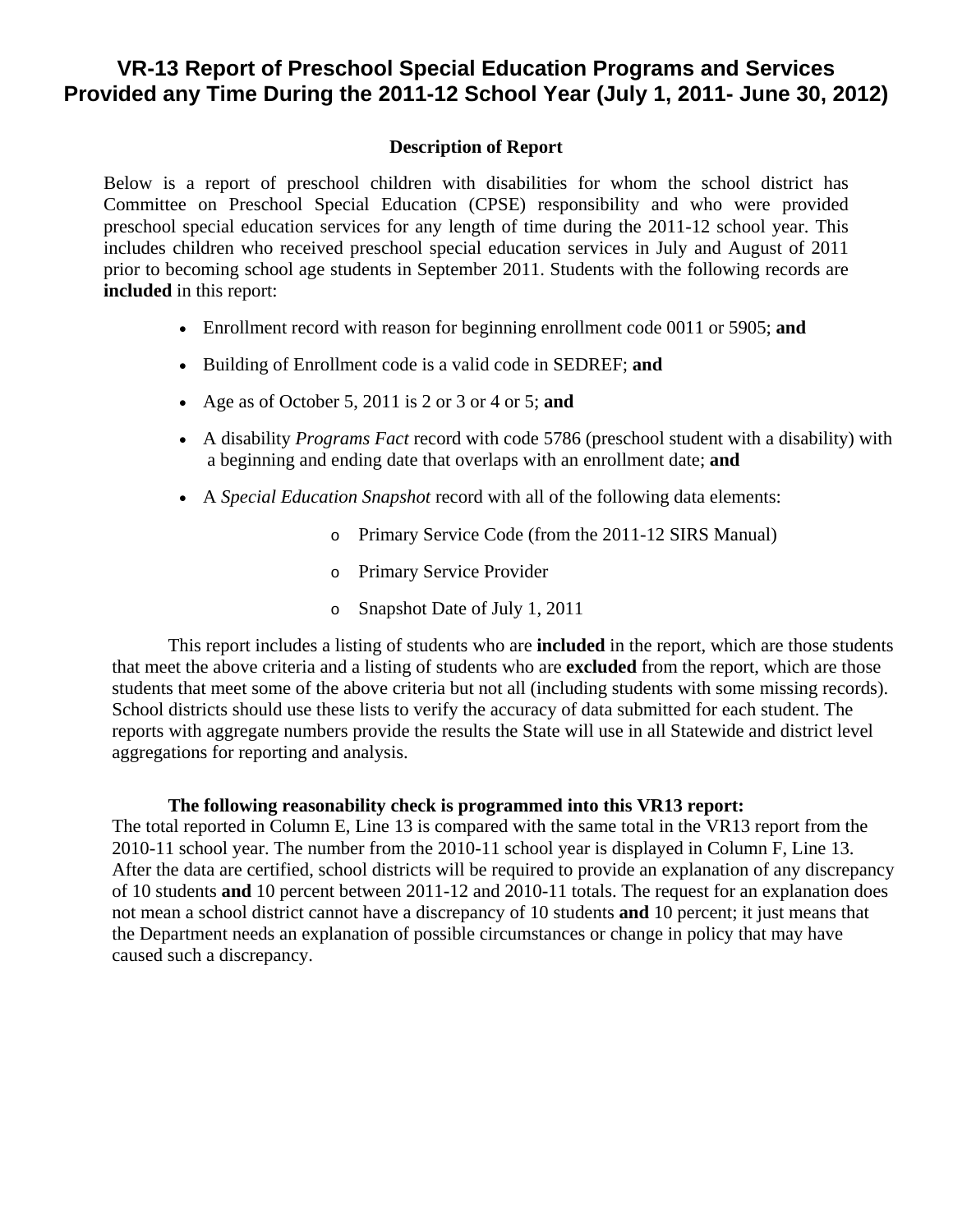## **VR-13 Report of Preschool Special Education Programs and Services Provided any Time During the 2011-12 School Year (July 1, 2011- June 30, 2012)**

|                       |                                                                                                           | $\mathbf{A}$ | $\bf{B}$                  | $\mathbf C$ | D       | E                                                   | $\mathbf{F}$                                   | G                    |
|-----------------------|-----------------------------------------------------------------------------------------------------------|--------------|---------------------------|-------------|---------|-----------------------------------------------------|------------------------------------------------|----------------------|
|                       |                                                                                                           |              | Age as of October 5, 2011 |             |         |                                                     | <b>Total</b>                                   | Reason-              |
| Line<br><b>Number</b> | <b>Program/Services</b>                                                                                   | Age 2        | Age $3$                   | Age 4       | Age $5$ | Ages<br>$2 - 5$<br>2011-12<br><b>School</b><br>Year | Ages $2-5$<br>2010-11<br><b>School</b><br>Year | ability<br>$Check^3$ |
| 01                    | <b>Related Services Only</b>                                                                              |              |                           |             |         |                                                     |                                                |                      |
| 02                    | Special Education Itinerant Teacher (SEIT)<br>Services Only                                               |              |                           |             |         |                                                     |                                                |                      |
| 03                    | Related Services and SEIT Services                                                                        |              |                           |             |         |                                                     |                                                |                      |
| 04                    | Half-Day (2.5 hours or less) Special Class Program<br>in Integrated Setting <sup>1</sup>                  |              |                           |             |         |                                                     |                                                |                      |
| 0 <sub>5</sub>        | Half-Day (2.5 hours or less) Special Class Program<br>in Segregated Setting <sup>2</sup>                  |              |                           |             |         |                                                     |                                                |                      |
| 06                    | Full-Day (more than 2.5 hours, up to 3 hours) Special<br>Class Program in Integrated Setting <sup>1</sup> |              |                           |             |         |                                                     |                                                |                      |
| 07                    | Full-Day (more than 2.5, up to 3 hours) Special Class<br>Program in Segregated Setting <sup>2</sup>       |              |                           |             |         |                                                     |                                                |                      |
| 08                    | Full-Day (more than 3 hours, up to 4 hours) Special<br>Class Program in Integrated Setting <sup>1</sup>   |              |                           |             |         |                                                     |                                                |                      |
| 09                    | Full-Day (more than 3 hours, up to 4 hours) Special<br>Class Program in Segregated Setting <sup>2</sup>   |              |                           |             |         |                                                     |                                                |                      |
| 10                    | Full-Day (more than 4 hours) Special Class Program<br>in Integrated Setting <sup>1</sup>                  |              |                           |             |         |                                                     |                                                |                      |
| 11                    | Full-Day (more than 4 hours) Special Class Program<br>in Segregated Setting <sup>2</sup>                  |              |                           |             |         |                                                     |                                                |                      |
| 12                    | Residential Program                                                                                       |              |                           |             |         |                                                     |                                                |                      |
| 13                    | <b>Total</b>                                                                                              |              |                           |             |         |                                                     |                                                |                      |